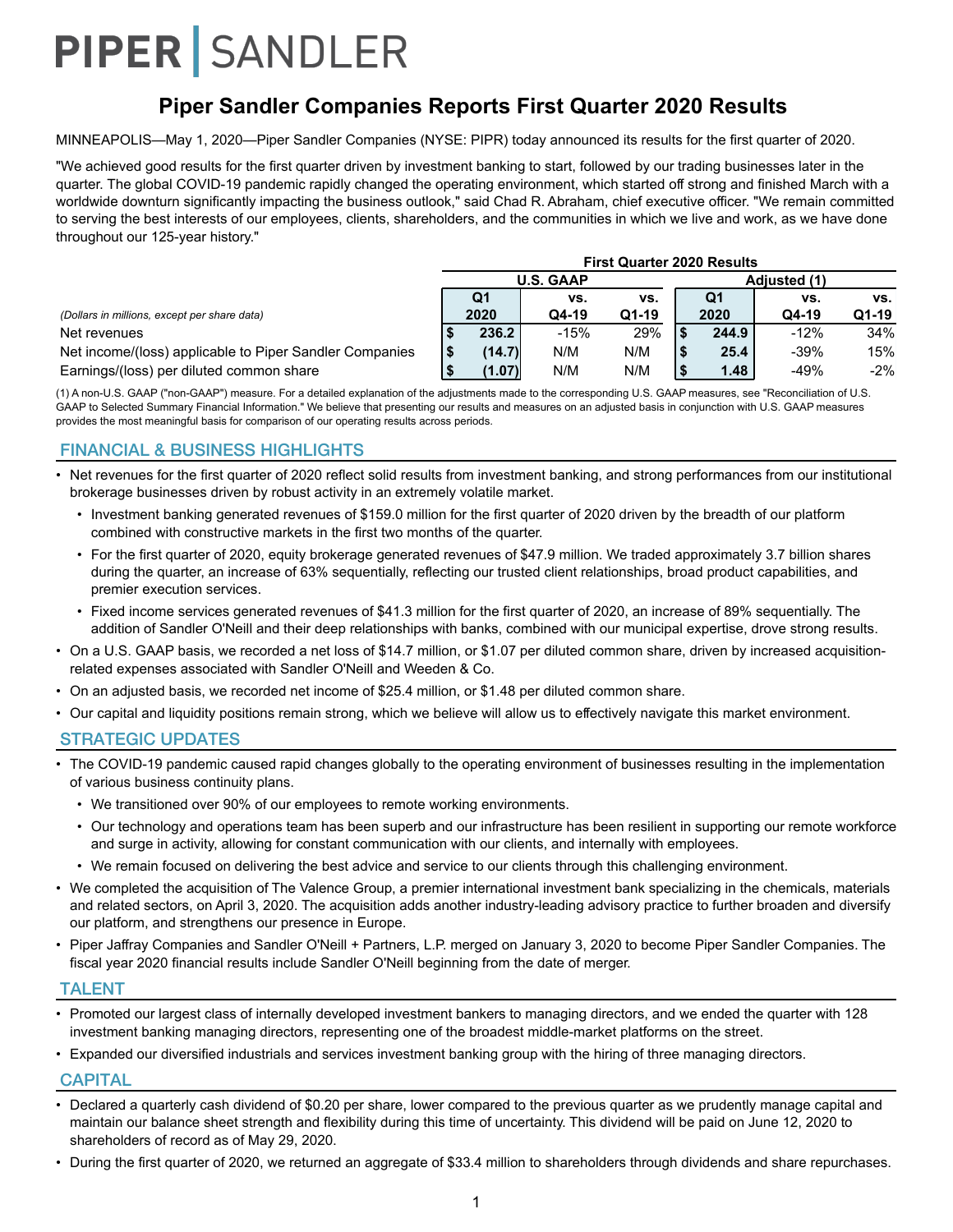## U.S. GAAP SELECTED FINANCIAL DATA

#### The following summarizes our results on a U.S. GAAP basis.

Effective as of January 1, 2020, we changed our presentation of revenues in the table below to no longer include the allocation of net interest income across products. Management believes this new presentation of revenues provides for a more straightforward comparison to our Preliminary Results of Operations presented on pages 10-11. All historical periods have been restated accordingly.

|                                                                                 |              | <b>Three Months Ended</b> |              |              |        |  |
|---------------------------------------------------------------------------------|--------------|---------------------------|--------------|--------------|--------|--|
|                                                                                 | Mar. 31,     | Dec. 31,                  | Mar. 31,     | % Change vs. |        |  |
| (Dollars in thousands, except earnings per share)                               | 2020         | 2019                      | 2019         | Q4-19        | Q1-19  |  |
| <b>Revenues</b>                                                                 |              |                           |              |              |        |  |
| Advisory services                                                               | \$111,226    | \$143,809                 | \$114,879    | $-23%$       | $-3%$  |  |
| Corporate financing                                                             | 25,176       | 43,442                    | 13,516       | $-42%$       | 86%    |  |
| Municipal financing                                                             | 22,596       | 31,149                    | 12,666       | $-27%$       | 78%    |  |
| Investment banking                                                              | 158,998      | 218,400                   | 141,061      | $-27%$       | 13%    |  |
| Equity brokerage                                                                | 47,853       | 32,034                    | 15,906       | 49%          | 201%   |  |
| Fixed income services                                                           | 41,290       | 21,874                    | 19,059       | 89%          | 117%   |  |
| Institutional brokerage                                                         | 89,143       | 53,908                    | 34,965       | 65%          | 155%   |  |
| Interest income                                                                 | 6,065        | 5,830                     | 7,567        | 4%           | $-20%$ |  |
| Investment income/(loss)                                                        | (13, 826)    | 4,653                     | 1,592        | N/M          | N/M    |  |
| <b>Total revenues</b>                                                           | 240,380      | 282,791                   | 185,185      | $-15%$       | 30%    |  |
| Interest expense                                                                | 4,212        | 3,920                     | 2,643        | 7%           | 59%    |  |
| Net revenues                                                                    | \$236,168    | \$278,871                 | \$182,542    | $-15%$       | 29%    |  |
| <b>Non-interest expenses</b>                                                    |              |                           |              |              |        |  |
| Compensation and benefits                                                       | \$188,124    | \$169,619                 | \$117,127    | 11%          | 61%    |  |
| Non-compensation expenses                                                       | 82,073       | 55,370                    | 42,278       | 48%          | 94%    |  |
| Non-interest expenses                                                           | \$270,197    | \$224,989                 | \$159,405    | 20%          | 70%    |  |
| Income/(loss) from continuing operations before income<br>tax expense/(benefit) | \$ (34,029)  | \$53,882                  | \$23,137     | N/M          | N/M    |  |
|                                                                                 |              |                           |              |              |        |  |
| <b>Ratios and margin</b>                                                        |              |                           |              |              |        |  |
| Compensation ratio                                                              | 79.7 %       | 60.8 %                    | 64.2 %       |              |        |  |
| Non-compensation ratio                                                          | 34.8 %       | 19.9 %                    | 23.2 %       |              |        |  |
| Pre-tax margin                                                                  | $-14.4%$     | 19.3 %                    | 12.7 %       |              |        |  |
| <b>Amounts applicable to Piper Sandler Companies</b>                            |              |                           |              |              |        |  |
| Net income/(loss) from continuing operations                                    | \$ (14, 727) | $\frac{1}{2}$<br>38,658   | 19,561<br>\$ | N/M          | N/M    |  |
| Loss from discontinued operations                                               |              |                           | (139)        | N/M          | N/M    |  |
| Net income/(loss)                                                               | \$(14, 727)  | \$<br>38,658              | \$<br>19,422 | N/M          | N/M    |  |
| Earnings/(loss) per diluted common share                                        |              |                           |              |              |        |  |
| Income/(loss) from continuing operations                                        | (1.07)<br>\$ | \$<br>2.70                | \$<br>1.33   | N/M          | N/M    |  |
| Loss from discontinued operations                                               |              |                           | (0.01)       | N/M          | N/M    |  |
| Earnings/(loss) per diluted common share                                        | (1.07)       | $\frac{1}{2}$<br>2.70     | \$<br>1.32   | N/M          | N/M    |  |
|                                                                                 | \$           |                           |              |              |        |  |

*N/M – Not meaningful*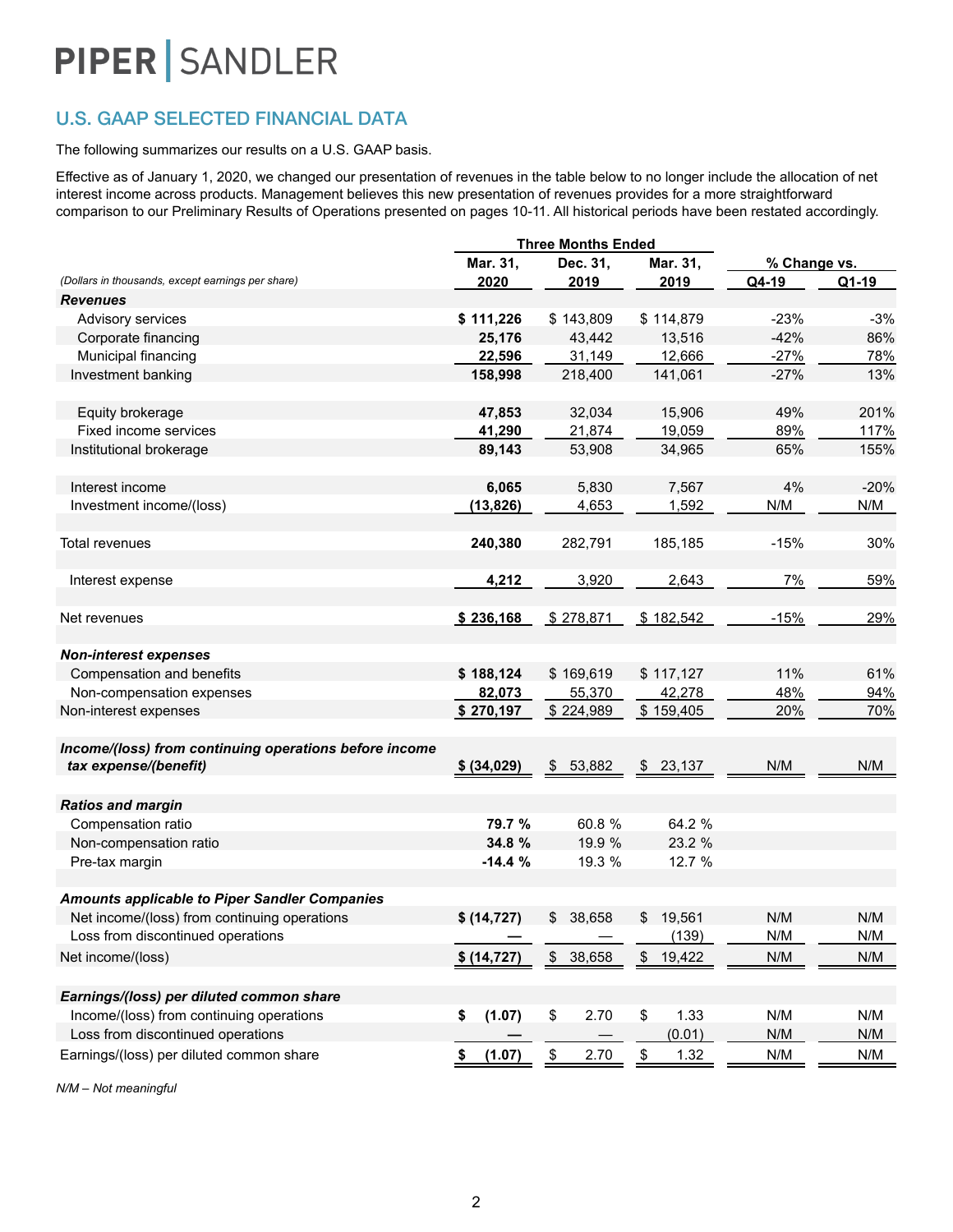### **Revenues**

For the first quarter of 2020, net revenues of \$236.2 million decreased 15% compared to the record-high fourth quarter of 2019 and increased 29% compared to the first quarter of 2019.

*Investment banking* revenues of \$159.0 million for the first quarter of 2020 decreased 27% compared to the sequential quarter and increased 13% compared to the first quarter of 2019.

- *• Advisory services* revenues of \$111.2 million for the first quarter of 2020 decreased 23% sequentially driven by lower revenue per transaction. On a year-over-year basis, revenues were essentially flat on an increased number of completed transactions as revenues for the first quarter of 2019 were elevated by the closing of a couple large deals. Offsetting strong activity and markets in the first two months of the quarter, increased volatility and uncertainty associated with COVID-19 influenced activity market-wide to end the first quarter of 2020, and both the number of deals and volumes declined compared to the sequential and prior year quarters. We expect market activity in M&A to remain subdued during this unprecedented time; however, we believe the breadth of our products and diversification of our platform should drive continued activity, albeit at levels lower than recent years.
- *• Corporate financing* revenues, which include equity and debt financing for corporate clients, of \$25.2 million for the first quarter of 2020 reflect strong book run deal activity centered around healthcare. Corporate financing revenues in the current quarter decreased 42% compared to the fourth quarter of 2019, which was at a decade high, driven by fewer completed deals and less conducive markets. Corporate financing revenues increased 86% compared to the first quarter of 2019 driven by more book run equity deals, and the addition of Sandler O'Neill to our platform, which book ran debt offerings for financial services companies. In addition, activity in the year-ago quarter was impacted by the federal government shut-down at the start of 2019. As volatility spiked in March, capital raising activity substantially halted towards the end of the first quarter of 2020. Our pipeline remains strong; however, we expect activity will continue to be slow until the volatility subsides and the market stabilizes.
- *• Municipal financing* revenues, which represent our public finance underwriting business, of \$22.6 million for the first quarter of 2020 reflect a strong start to the year driven by robust refunding activity for the first two months of the quarter. Activity for us, and the market, rapidly declined in March due to meaningful volatility in the secondary market. Revenues decreased 27% compared to the strong sequential quarter and increased 78% compared to the first quarter of 2019. We believe that as the market continues to heal, demand should begin to resume for high-quality issuance allowing us to execute on our pipeline of governmental business.

*Institutional brokerage* revenues of \$89.1 million for the first quarter of 2020 increased 65% compared to the fourth quarter of 2019 and 155% compared to the prior-year quarter.

- *• Equity brokerage* revenues of \$47.9 million for the first quarter of 2020 increased 49% compared to the sequential quarter and 201% compared to the year-ago quarter. The increased volatility market-wide drove a surge in volumes as investors repositioned in response to the market uncertainty and fund outflows. We generated strong results for the first quarter of 2020 by leveraging our expanded client base, execution expertise, and product capabilities to find liquidity for our clients. While current volatility and volumes remain relatively high, although at levels lower than the first quarter, we believe that our breadth of products and deep client relationships position us to serve clients across all market cycles.
- *• Fixed income services* revenues of \$41.3 million for the first quarter of 2020 increased 89% compared to the fourth quarter of 2019 and 117% compared to the prior-year quarter. Revenues for the first quarter of 2020 were driven by strong client activity within banks and municipals. The addition of Sandler O'Neill to our platform and their deep client relationships with banks positioned us to deliver strategic advice around balance sheet management in this time of market volatility. We expect this dynamic to continue as banks shift focus to managing through the continued low interest rate environment. The historically volatile quarter and higher volumes in municipals also drove activity as we provided liquidity to municipal bond funds which saw significant outflows by identifying buyers who took advantage of meaningfully higher yields. Strong client activity was offset in part by trading losses in municipal securities due to the sharp and sudden market dislocation. We expect activity to continue, though not as robust, as clients rely on our expertise even more so during times of uncertainty.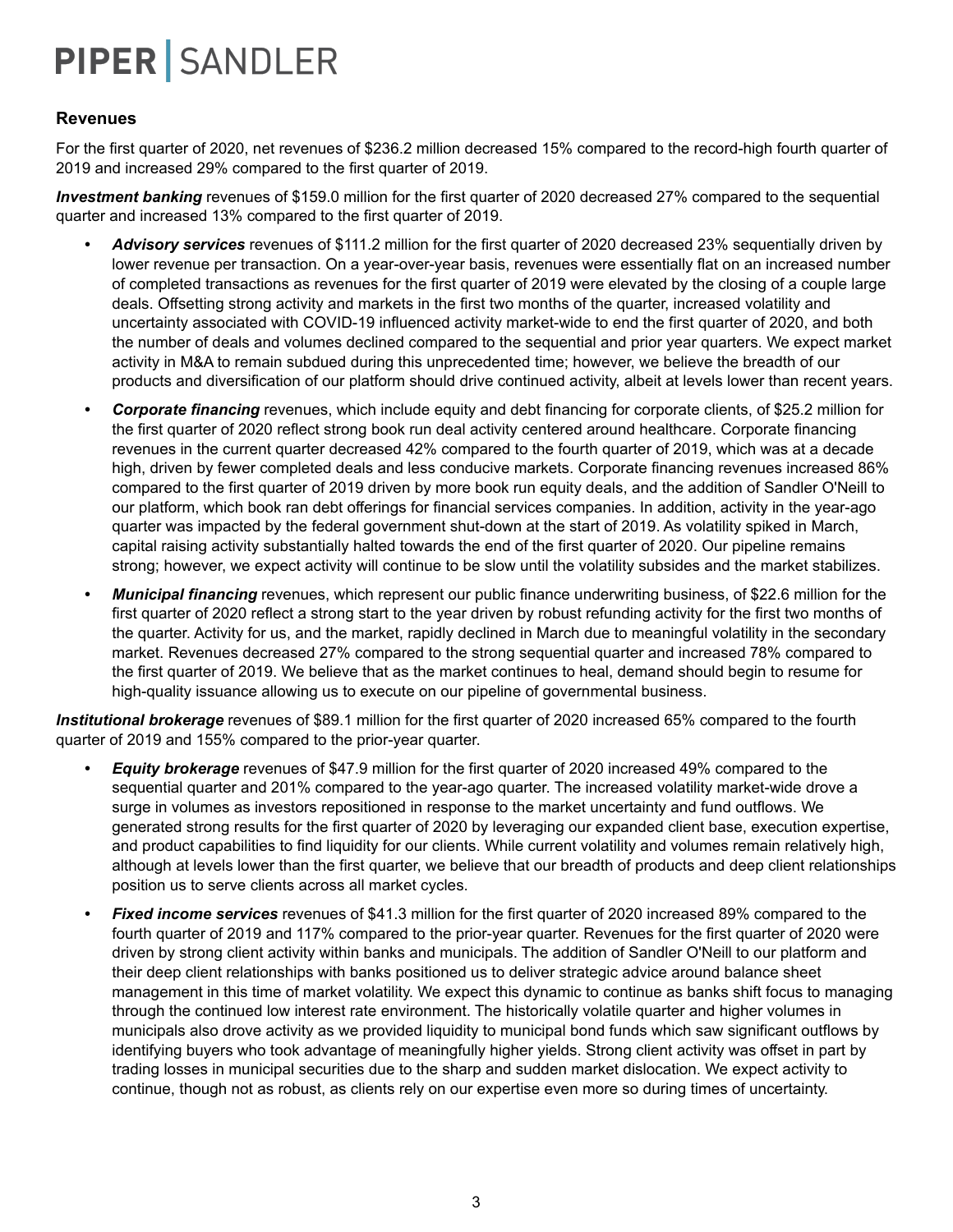*Investment loss* of \$13.8 million for the first quarter of 2020 includes amounts attributable to noncontrolling interests, and primarily relates to unrealized losses associated with our merchant banking portfolio as the carrying value of that portfolio was marked down to reflect lower equity valuations resulting from an uncertain, and challenging environment.

#### **Non-Interest Expenses**

For the first quarter of 2020, non-interest expenses of \$270.2 million increased 20% compared to the fourth quarter of 2019 and 70% compared to the prior year quarter.

- *Compensation ratio* of 79.7% for the first quarter of 2020 increased compared to the sequential quarter and first quarter of 2019. The compensation ratio for the current quarter increased primarily by \$29.4 million of acquisitionrelated compensation expense related to restricted consideration and retention awards associated with the Sandler O'Neill merger, and the earn out associated with the acquisition of Weeden & Co.
- *• Non-compensation expenses* of \$82.1 million for the first quarter of 2020 increased 48% compared to the sequential quarter and 94% compared to the year-ago period. Non-compensation expenses were higher in the current quarter driven by the addition of Sandler O'Neill, increased acquisition-related non-compensation costs, and higher intangible asset amortization. In addition, compared to the first quarter of 2019, non-compensation costs increased driven by a full quarter of Weeden & Co. on our platform.

#### **Pre-Tax Income**

For the first quarter of 2020, we recorded a pre-tax loss of \$34.0 million compared to pre-tax income of \$53.9 million for the fourth quarter of 2019 and pre-tax income of \$23.1 million for the first quarter of 2019.

*• Pre-tax margin* of negative 14.4% for the first quarter of 2020 resulted primarily from higher acquisition-related compensation and non-compensation expenses, and intangible asset amortization. Pre-tax operating margin declined compared to 19.3% for the fourth quarter of 2019 and 12.7% for the year-ago period.

#### **Net Income & Earnings Per Share**

For the first quarter of 2020, we recorded a net loss of \$14.7 million, or \$1.07 per diluted common share. Results for the quarter were adversely impacted by meaningfully higher acquisition-related expenses associated with Sandler O'Neill and Weeden & Co.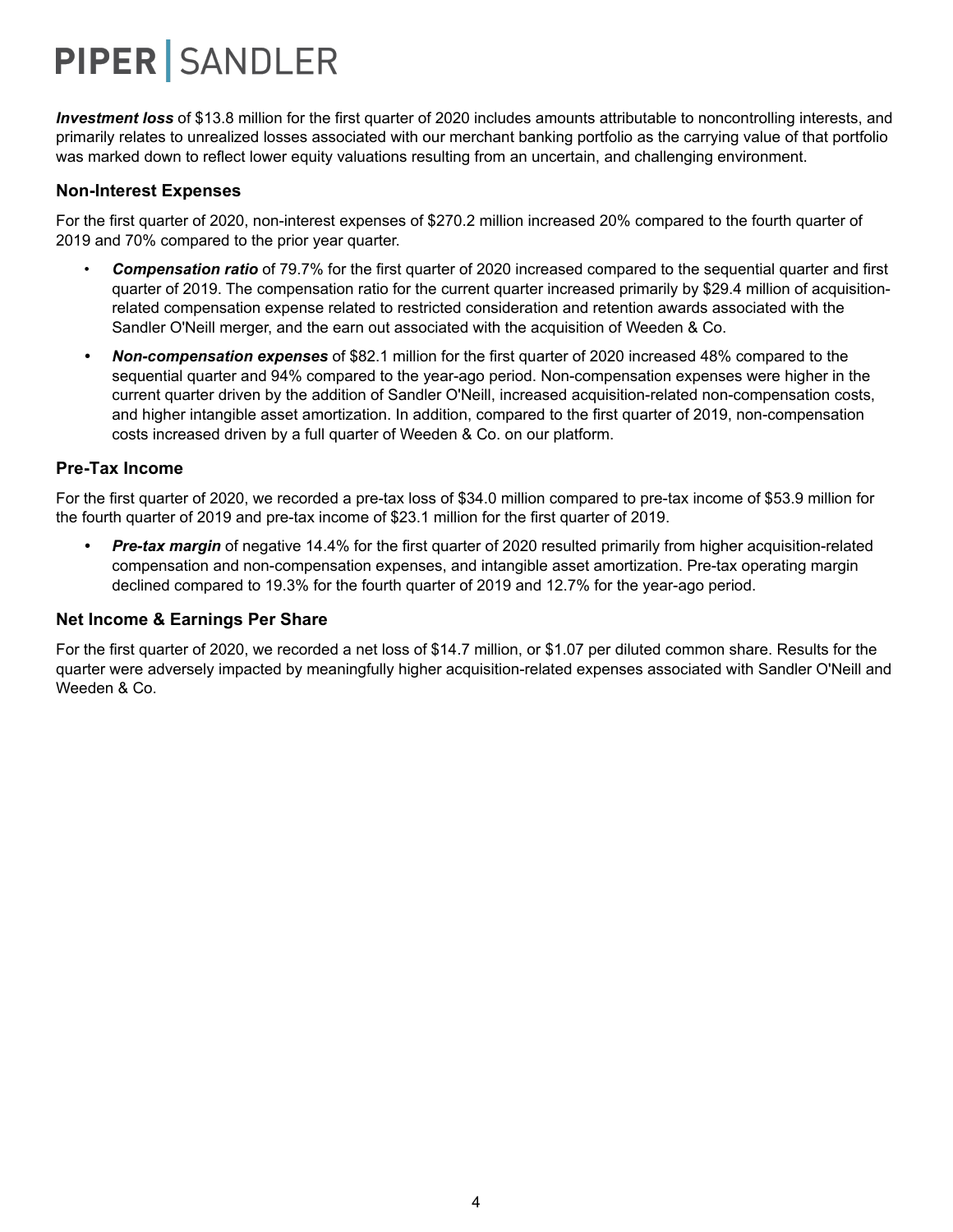### NON-GAAP SELECTED FINANCIAL DATA

The following summarizes our results on an adjusted, non-GAAP basis.

Effective as of January 1, 2020, we changed our presentation of revenues in the table below to no longer include the allocation of net interest income across products. Management believes this new presentation of revenues provides a more straightforward comparison to our Non-GAAP Preliminary Selected Summary Financial Information presented on page 12. All historical periods have been restated accordingly.

|                                               | <b>Three Months Ended</b> |              |              |              |        |  |
|-----------------------------------------------|---------------------------|--------------|--------------|--------------|--------|--|
|                                               | Mar. 31,                  | Dec. 31,     | Mar. 31,     | % Change vs. |        |  |
| (Dollars in thousands, except per share data) | 2020                      | 2019         | 2019         | Q4-19        | Q1-19  |  |
| <b>Adjusted net revenues</b>                  |                           |              |              |              |        |  |
| Advisory services                             | \$111,226                 | \$143,809    | \$114,879    | $-23%$       | $-3%$  |  |
| Corporate financing                           | 25,176                    | 43,442       | 13,516       | $-42%$       | 86%    |  |
| Municipal financing                           | 22,596                    | 31,149       | 12,666       | $-27%$       | 78%    |  |
| Investment banking                            | 158,998                   | 218,400      | 141,061      | $-27%$       | 13%    |  |
| Equity brokerage                              | 47,853                    | 32,034       | 15,906       | 49%          | 201%   |  |
| Fixed income services                         | 41,290                    | 21,874       | 19,059       | 89%          | 117%   |  |
| Institutional brokerage                       | 89,143                    | 53,908       | 34,965       | 65%          | 155%   |  |
| Interest income                               | 6,065                     | 5,830        | 7,567        | 4%           | $-20%$ |  |
| Investment income/(loss)                      | (7, 290)                  | 2,158        | 1,179        | N/M          | N/M    |  |
| <b>Total revenues</b>                         | 246,916                   | 280,296      | 184,772      | $-12%$       | 34%    |  |
| Interest expense                              | 1,994                     | 2,072        | 2,643        | $-4%$        | $-25%$ |  |
| Adjusted net revenues                         | \$244,922                 | \$278,224    | \$182,129    | $-12%$       | 34%    |  |
| <b>Adjusted operating expenses</b>            |                           |              |              |              |        |  |
| Adjusted compensation and benefits            | \$158,693                 | \$169,187    | \$114,820    | $-6%$        | 38%    |  |
| Adjusted non-compensation expenses            | 57,216                    | 50,905       | 40,382       | 12%          | 42%    |  |
| Adjusted operating expenses                   | \$215,909                 | \$220,092    | \$155,202    | $-2%$        | 39%    |  |
| <b>Adjusted operating income</b>              | \$29,013                  | 58,132<br>\$ | \$26,927     | $-50%$       | 8%     |  |
| <b>Adjusted ratios and margin</b>             |                           |              |              |              |        |  |
| Adjusted compensation ratio                   | 64.8%                     | 60.8%        | 63.0%        |              |        |  |
| Adjusted non-compensation ratio               | 23.4%                     | 18.3%        | 22.2%        |              |        |  |
| Adjusted operating margin                     | 11.8%                     | 20.9%        | 14.8%        |              |        |  |
| <b>Adjusted net income</b>                    | 25,424<br>S,              | \$<br>41,504 | 22,187<br>\$ | $-39%$       | 15%    |  |
| Adjusted earnings per diluted common share    | \$<br>1.48                | \$<br>2.89   | \$<br>1.51   | $-49%$       | $-2%$  |  |

Throughout the press release, including the table above, we present financial measures that are not prepared in accordance with U.S. generally accepted accounting principles ("U.S. GAAP"). The non-GAAP financial measures include adjustments to exclude: (1) revenues and expenses related to noncontrolling interests, (2) interest expense on senior notes, (3) amortization of intangible assets related to acquisitions, (4) compensation and noncompensation expenses from acquisition-related agreements, (5) acquisition-related restructuring and integration costs and (6) discontinued operations. The adjusted weighted average diluted shares outstanding used in the calculation of non-GAAP earnings per diluted common share contains an adjustment to include the common shares for unvested restricted stock awards with service conditions granted pursuant to the acquisition of Sandler O'Neill. Management believes that presenting results and measures on this adjusted basis alongside U.S. GAAP measures provides the most meaningful basis for comparison of its operating results across periods, and enhances the overall understanding of our current financial performance by excluding certain items that may not be indicative of our core operating results. The non-GAAP financial measures should be considered in addition to, not as a substitute for, measures of financial performance prepared in accordance with U.S. GAAP. For a detailed explanation of the adjustments made to the corresponding U.S. GAAP measures, see "Reconciliation of U.S. GAAP to Selected Summary Financial Information."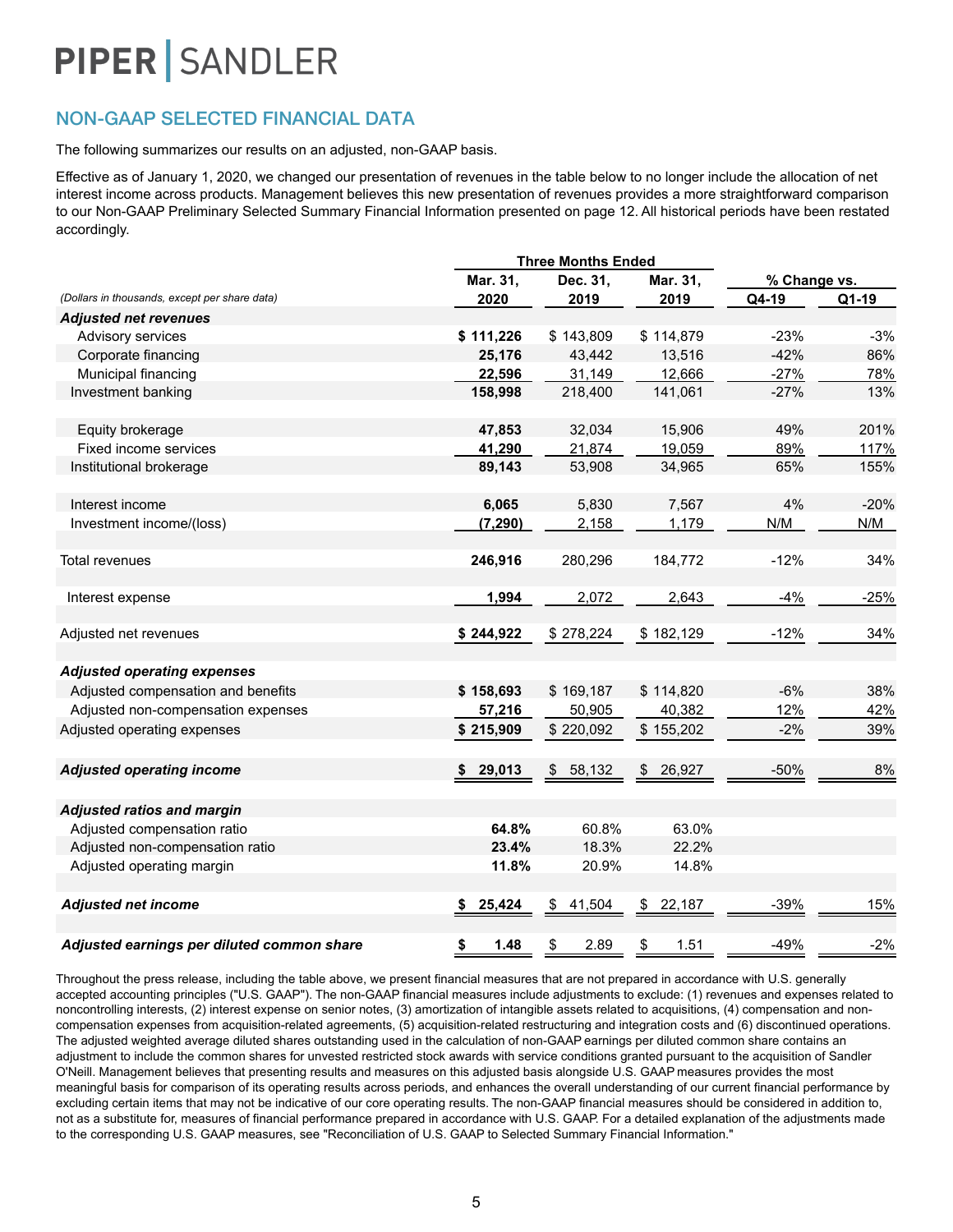### **Adjusted Net Revenues**

For the first quarter of 2020, adjusted net revenues of \$244.9 million decreased 12% compared to the fourth quarter of 2019, which was at a record high. Net revenues increased 34% compared to the first quarter of 2019 driven by strong performances across our institutional brokerage businesses, and the addition of Sandler O'Neill and Weeden & Co. to our platform.

### **Adjusted Operating Expenses**

For the first quarter of 2020, adjusted operating expenses of \$215.9 million were essentially flat compared to the sequential quarter and increased 39% compared to the first quarter of 2019.

- *• Adjusted compensation ratio* of 64.8% for the first quarter of 2020 increased compared to the sequential quarter and year-ago period. The adjusted compensation ratio for the current quarter was elevated due to changes in business mix resulting from the unrealized losses in our merchant banking portfolio and trading losses in fixed income services.
- *• Adjusted non-compensation expenses* of \$57.2 million for the first quarter of 2020 increased 12% compared to the fourth quarter of 2019 and 42% compared to the year-ago quarter driven primarily by the addition of Sandler O'Neill. In addition, adjusted non-compensation costs increased compared to the year-ago quarter due to the addition of Weeden & Co.

### **Adjusted Operating Income**

For the first quarter of 2020, adjusted operating income of \$29.0 million decreased 50% compared to the sequential quarter and increased 8% compared to the first quarter of 2019.

*• Adjusted operating margin* of 11.8% for the first quarter of 2020 was impacted by the elevated adjusted compensation ratio. Adjusted operating margin decreased compared to 20.9% for the fourth quarter of 2019 and 14.8% for the year-ago period.

### **Adjusted Net Income & Adjusted Earnings Per Share**

For the first quarter of 2020, adjusted net income of \$25.4 million, or \$1.48 of adjusted earnings per diluted common share, decreased compared to the fourth quarter of 2019 which reflected record revenue levels. Adjusted net income of \$25.4 million increased 15% compared to the first quarter of 2019 due to a lower tax rate. Adjusted earnings per diluted common share were essentially flat compared to the year-ago quarter as the impact of a higher share count, which resulted from the merger with Sandler O'Neill, was offset by the benefit of the lower tax rate.

### DEAL INFORMATION

|                                    | <b>Three Months Ended</b> |      |      |          |          |      |              |       |
|------------------------------------|---------------------------|------|------|----------|----------|------|--------------|-------|
|                                    | Mar. 31,                  |      |      | Dec. 31. | Mar. 31, |      | % Change vs. |       |
| (Dollars in billions)              |                           | 2020 | 2019 |          | 2019     |      | Q4-19        | Q1-19 |
| <b>Advisory services</b>           |                           |      |      |          |          |      |              |       |
| Aggregate transaction value        | \$                        | 7.6  | -\$  | 8.0      | -\$      | 11.9 | -5%          | -36%  |
| Total transactions                 |                           | 57   |      | 59       |          | 35   | $-3%$        | 63%   |
|                                    |                           |      |      |          |          |      |              |       |
| <b>Corporate financings</b>        |                           |      |      |          |          |      |              |       |
| <b>Total transactions</b>          |                           | 20   |      | 25       |          | 12   | $-20%$       | 67%   |
| Book run transactions              |                           | 14   |      | 19       |          | 7    | $-26%$       | 100%  |
|                                    |                           |      |      |          |          |      |              |       |
| <b>Municipal negotiated issues</b> |                           |      |      |          |          |      |              |       |
| Aggregate par value                | \$                        | 3.6  | \$   | 4.7      | \$       | 1.7  | $-23%$       | 112%  |
| <b>Total issues</b>                |                           | 146  |      | 219      |          | 84   | $-33%$       | 74%   |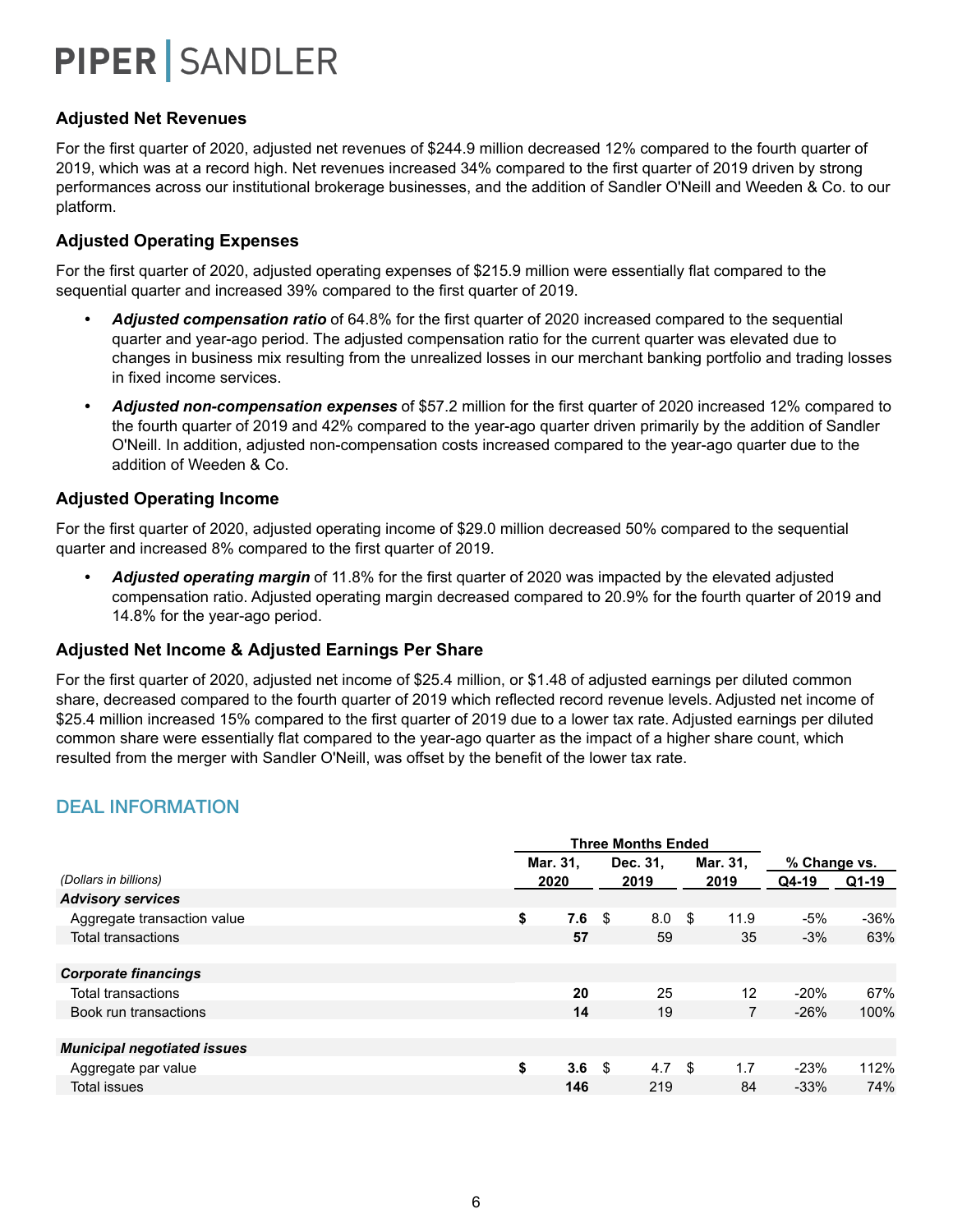### TAXES

For the first quarter of 2020, we recorded \$5.7 million of tax benefits, the majority of which resulted from enactment of the Coronavirus Aid, Relief and Economic Security Act ("the CARES Act") by the U.S. federal government on March 27, 2020 in response to the COVID-19 pandemic. The CARES Act contains tax provisions allowing a five year carry back of corporate federal tax years 2018, 2019, and 2020, to periods when the corporate federal tax rate was 35%. Excluding the \$5.7 million of tax benefits, our non-GAAP effective tax rate was 26.4%.

For the first quarter of 2019, we recorded a tax benefit of \$1.7 million, related to restricted stock awards vesting at values greater than their respective grant date price. Excluding the impact of this tax benefit, our non-GAAP effective tax rate was 23.9%.

### **CAPITAL**

### **Dividends**

On May 1, 2020, our Board of Directors declared a quarterly cash dividend on the Company's common stock of \$0.20 per share, lower compared to the previous quarter as we prudently manage capital and maintain our balance sheet strength and flexibility during this time of uncertainty. This dividend will be paid on June 12, 2020, to shareholders of record as of the close of business on May 29, 2020.

In the first quarter of 2020, we paid an aggregate of \$16.1 million, or \$1.125 per share of the company's common stock, to shareholders. Dividends paid in the first quarter of 2020 included the special annual cash dividend on the company's common stock of \$0.75 per share, and a quarterly dividend on the company's common stock of \$0.375 per share. Both the special annual dividend and quarterly dividend were paid on March 13, 2020 to shareholders of record as of the close of business on March 2, 2020.

#### **Share Repurchases**

During the first quarter of 2020, we repurchased approximately 95,000 shares of the company's common stock at an average price of \$85.27 per share, from restricted stock award recipients selling shares upon the award vesting to meet their employment tax obligations. We also repurchased approximately 129,000 shares, at an average price of \$71.58 per share, pursuant to our share repurchase authorization. The aggregate amount of approximately 223,000 shares, or \$17.3 million, were repurchased at an average price of \$77.38 per share.

Our capital and liquidity positions remain strong, our leverage is low, and our risk posture remains conservative. We remain prudent in allocating capital and reducing inventory levels as we continue to adapt and respond to the changing market conditions.

### COVID-19 IMPACT

The decline in the macroeconomic outlook and the increase in market uncertainty has negatively impacted our overall results of operations and our equities investment banking operations in particular. Within the current environment, we expect that M&A advisory activity will be significantly below that of previous years, and the timing of transaction closings may be prolonged, as the market conditions typically required for these transactions are challenged. Although we are starting to see some activity in restructuring, balance sheet advisory and a ramp in corporate equity and debt new issues, and the recent financial market volatility was beneficial for our institutional brokerage businesses, the increased activity in these businesses will not be sufficient to offset the decline in M&A advisory engagements.

It is uncertain how long and to what extent the COVID-19 pandemic and the associated economic and market downturn will negatively impact our business. A further decrease in demand for our financial services could negatively impact our liquidity position and our growth strategy. The length and degree of the impact will likely be correlated to the length and depth of the economic slowdown, which will determine the speed of the recovery of the U.S. and global equity and credit markets. Any concern or doubts in the market about the pace or ability of normal economic activity to resume, or the efficacy or adequacy of the government measures enacted to support the global economy, could further erode the outlook for macroeconomic conditions and business confidence, and cause further decreases in our equities investment banking revenues. In addition, to the extent that the primary sectors that are covered by our equities investment banking business take longer to recover due to the erosion of economic conditions in those sectors, such as the energy or consumer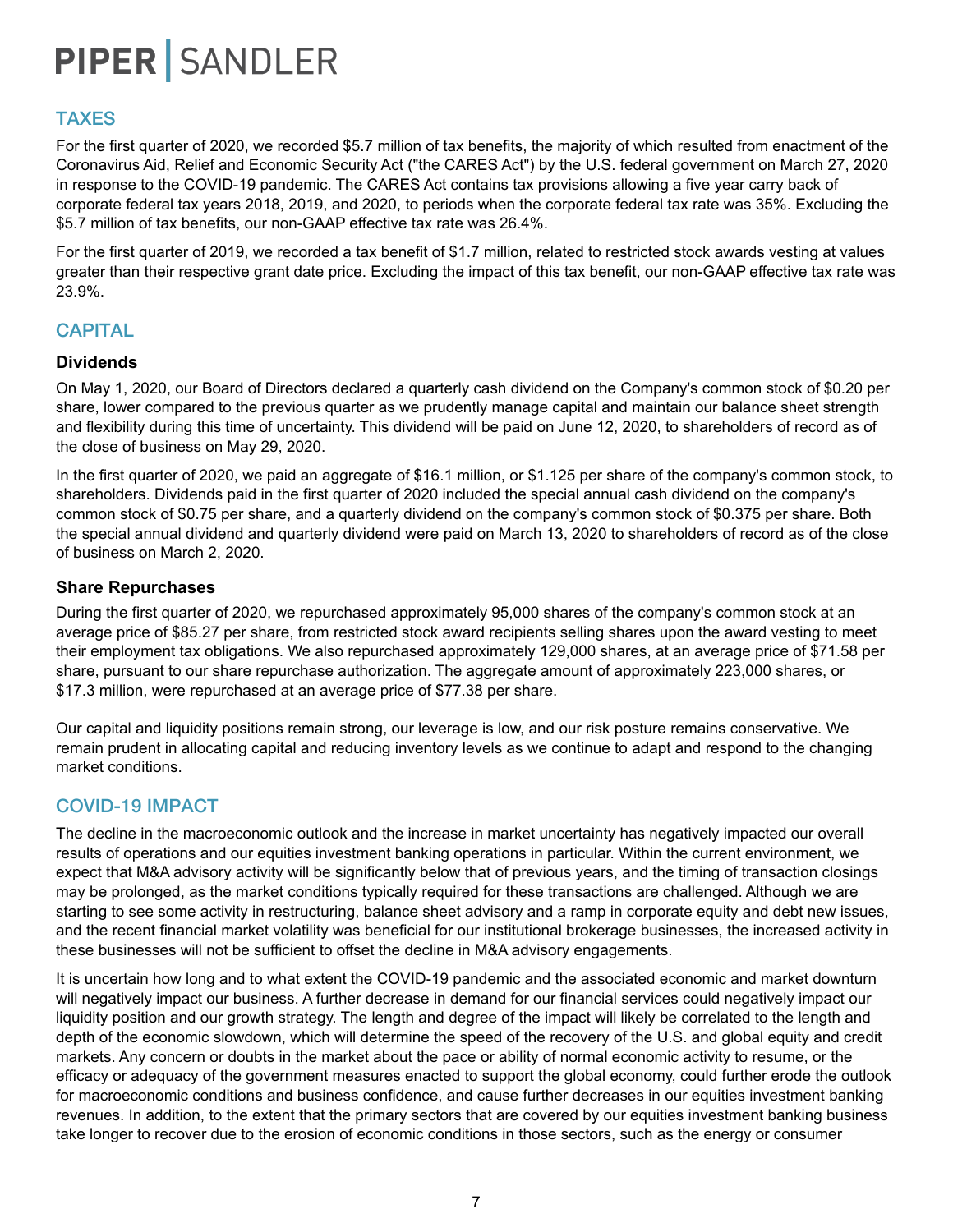sectors, our equities investment banking business could continue to be negatively impacted even after other sectors begin to experience a recovery.

Market access to working capital, short-term and long-term financing opportunities, and the ability to raise capital may be impacted significantly during these periods of economic distress. Our ability to fund operations, make capital investments or commitments, maintain compliance with our debt covenants, fund the payment of shareholder dividends, and repurchase shares of our common stock may be adversely affected, depending on the total impact and length of the disruption. We continue to regularly monitor our cash levels, liquidity, regulatory capital requirements, and debt covenants in light of the pandemic.

## ADDITIONAL INFORMATION

|                                             | Mar. 31,<br>2020 | Dec. 31,<br>2019 | Mar. 31,<br>2019 |
|---------------------------------------------|------------------|------------------|------------------|
| <b>Human Capital</b>                        |                  |                  |                  |
| Full-time employees                         | 1,537            | $1,541*$         | 1,181            |
| Investment banking managing directors       | 128              | $122*$           | 91               |
|                                             |                  |                  |                  |
| <b>Shareholder Information**</b>            |                  |                  |                  |
| Common shareholders' equity (in millions)   | \$<br>729.6      | -S<br>731.3      | 661.3<br>\$.     |
|                                             |                  |                  |                  |
| Common shares outstanding (in millions)     | 13.8             | 13.7             | 13.5             |
| Restricted shares outstanding (in millions) | 3.4              | 0.7              | 0.8              |
| Total shares outstanding (in millions)      | 17.2             | 14.4             | 14.3             |

Amount is as of January 3, 2020 in order to include full-time employees from Sandler O'Neill who joined our platform as a result of the closing of the merger. Management believes that presenting the number of employees on a combined basis provides a better illustration of our go-forward workforce.

Amounts presented within Shareholder Information reflect continuing and discontinued results.

### **Conference Call with Management**

Chad R. Abraham, chief executive officer; Debbra L. Schoneman, president; and Timothy L. Carter, chief financial officer, will host a conference call to discuss the financial results on Friday, May 1, 2020, at 9 a.m. Eastern Time (8 a.m. Central Time). Participants can access the call by dialing 888-810-0209 (toll-free domestic) or 706-902-1361 (international) and referencing reservation number: 3271854. Callers should dial in at least 15 minutes prior to the call time. A live audio webcast of the call will be available through the company's website at www.pipersandler.com.

A recording of the conference call will be available for replay approximately three hours following the completion of the live call. Participants can listen to the recording by dialing 855-859-2056 and referencing reservation number: 3271854. A replay of the audio webcast will also be available through the company's website referenced above.

### **About Piper Sandler**

Piper Sandler Companies (NYSE: PIPR) is a leading investment bank and institutional securities firm driven to help clients Realize the Power of Partnership®. Securities brokerage and investment banking services are offered in the U.S. through Piper Sandler & Co., member SIPC and NYSE; in Europe through Piper Sandler Ltd., authorized and regulated by the U.K. Financial Conduct Authority; and in Hong Kong through Piper Sandler Hong Kong Ltd., authorized and regulated by the Securities and Futures Commission. Asset management products and services are offered through separate investment advisory affiliates.

© 2020. Since 1895. Piper Sandler Companies, 800 Nicollet Mall, Minneapolis, Minnesota 55402-7036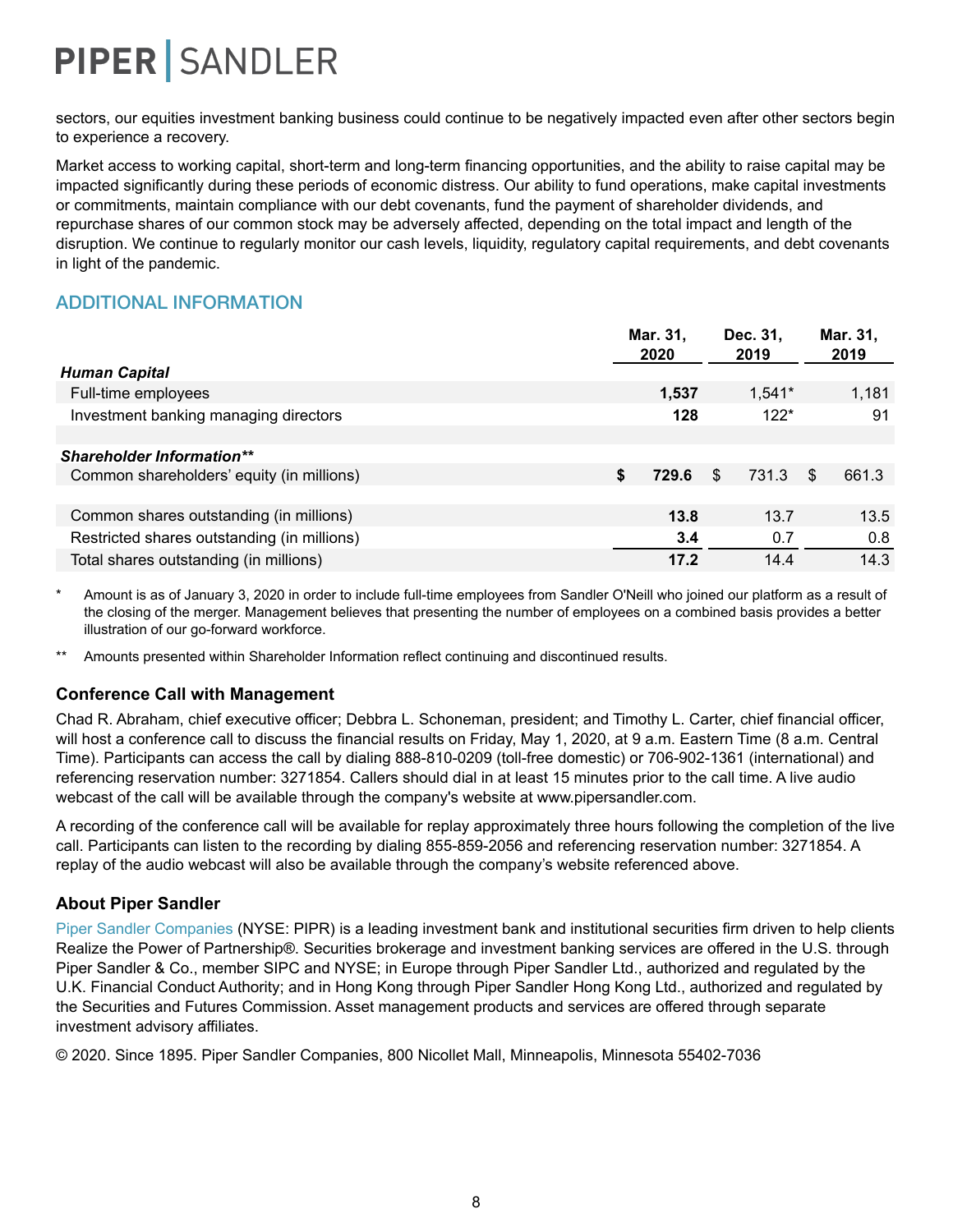#### **Investor Relations Contact**

Tim Carter Tel: 612 303-5607 timothy.carter@psc.com

#### **Cautionary Note Regarding Forward-Looking Statements**

This press release and the conference call to discuss the contents of this press release contain forward-looking statements. Statements that are not historical or current facts, including statements about beliefs and expectations, are forward-looking statements and are subject to significant risks and uncertainties that are difficult to predict. These forward-looking statements cover, among other things, statements made about the outlook for future periods for corporate advisory (i.e., M&A), capital markets, and public finance transactions (including our performance in specific sectors), current deal pipelines (or backlogs), the uncertainty regarding the scope and impact of COVID-19, revenue levels from recent transactions (i.e., The Valence Group, Sandler O'Neill, and Weeden & Co.), areas of potential growth and market share gains for the company (e.g., sectors within corporate advisory or geographic regions within public finance), economic and market conditions (including the outlook for equity markets, municipal issuance, and the interest rate environment), our recruiting pipeline, the state of our equity and fixed income brokerage businesses, anticipated financial results for future periods (including expectations regarding revenue levels, non-compensation expenses, effective tax rate, compensation ratio, compensation and benefits expense, operating margins, return on equity, and earnings per share), our strategic priorities, including growth of investment banking, the payment of our quarterly and special dividends to our shareholders, our share repurchase program, the expected benefits and integration of our recent acquisitions of The Valence Group, Sandler O'Neill, and Weeden & Co., or other similar matters.

Forward-looking statements involve inherent risks and uncertainties, both known and unknown, and important factors could cause actual results to differ materially from those anticipated or discussed in the forward-looking statements. These risks, uncertainties and important factors include, but are not limited to, the following:

- revenues from corporate advisory (i.e., M&A) engagements and equity and debt financings may vary materially depending on the number, size, and timing of completed transactions, and completed transactions do not generally provide for subsequent engagements;
- the duration, extent and severity of the recent COVID-19 pandemic, including its impacts across our business, operations and employees and on economies and markets more generally;
- the expected benefits of our recent acquisitions of The Valence Group, Sandler O'Neill and Weeden & Co. may take longer than anticipated to achieve or may not be achieved in their entirety or at all, and will in part depend on our ability to retain and hire key personnel, and the costs or difficulties relating to the combination of the businesses may be greater than expected and may adversely affect our results of operations;
- market and economic conditions or developments may be unfavorable, including in specific sectors in which we operate, and these conditions or developments, such as market fluctuations or volatility, may adversely affect our business, revenue levels and profitability;
- the volume of anticipated transactions including corporate advisory (i.e., M&A), equity financing, and debt financing and the corresponding revenues from the transactions may vary from quarter to quarter significantly, particularly if there is a decline in macroeconomic conditions or the financial markets;
- interest rate volatility, especially if the changes are rapid or severe, could negatively impact our fixed income institutional business and the negative impact could be exaggerated by reduced liquidity in the fixed income markets; and
- our stock price may fluctuate as a result of several factors, including but not limited to, changes in our revenues and operating results.

A further listing and description of these and other risks, uncertainties and important factors can be found in the sections titled "Risk Factors" in Part I, Item 1A of our Annual Report on Form 10-K for the year ended December 31, 2019 and "Management's Discussion and Analysis of Financial Condition and Results of Operations" in Part II, Item 7 of our Annual Report on Form 10-K for the year ended December 31, 2019, and updated in our subsequent reports filed with the SEC (available at our Web site at www.pipersandler.com and at the SEC Web site at www.sec.gov).

Forward-looking statements speak only as of the date they are made, and readers are cautioned not to place undue reliance on them. We undertake no obligation to update them in light of new information or future events.

###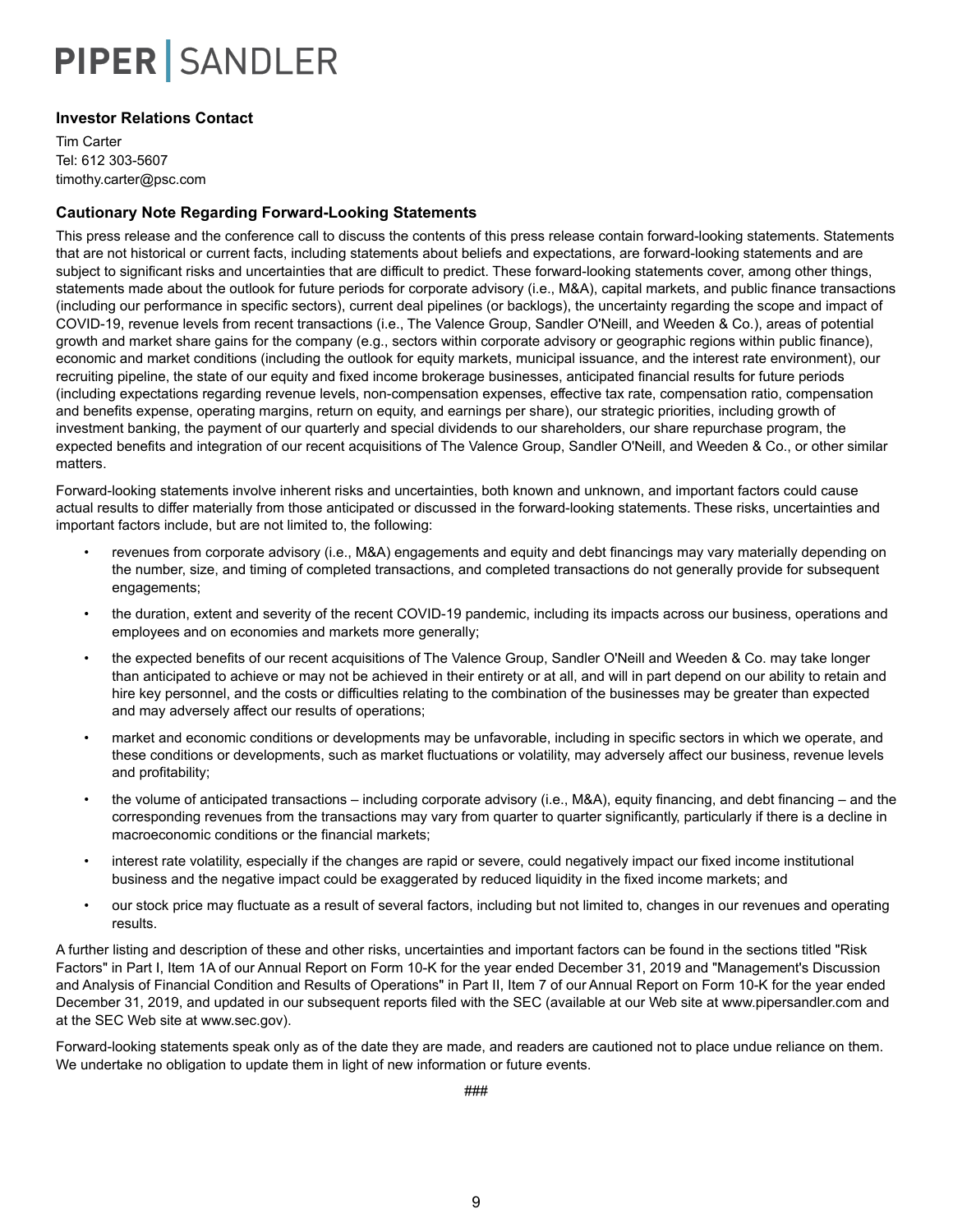### **Piper Sandler Companies**

## **Preliminary Results of Operations (U.S. GAAP – Unaudited)**

|                                                                                 |                          | <b>Three Months Ended</b>        |               | Percent Inc/(Dec)                                           |                                                             |  |  |
|---------------------------------------------------------------------------------|--------------------------|----------------------------------|---------------|-------------------------------------------------------------|-------------------------------------------------------------|--|--|
|                                                                                 | Mar. 31,                 | Dec. 31,                         | Mar. 31,      | 1Q '20                                                      | 1Q '20                                                      |  |  |
| (Amounts in thousands, except per share data)                                   | 2020                     | 2019                             | 2019          | vs. 4Q '19                                                  | vs. 1Q '19                                                  |  |  |
| <b>Revenues:</b>                                                                |                          |                                  |               |                                                             |                                                             |  |  |
| Investment banking                                                              | 158,998<br>S.            | 218,400<br><sup>\$</sup>         | 141,061<br>\$ | $(27.2)\%$                                                  | 12.7 %                                                      |  |  |
| Institutional brokerage                                                         | 89,143                   | 53,908                           | 34,965        | 65.4                                                        | 154.9                                                       |  |  |
| Interest income                                                                 | 6,065                    | 5,830                            | 7,567         | 4.0                                                         | (19.8)                                                      |  |  |
| Investment income/(loss)                                                        | (13, 826)                | 4,653                            | 1,592         | $\ensuremath{\text{N}}\xspace/\ensuremath{\text{M}}\xspace$ | $\ensuremath{\text{N}}\xspace/\ensuremath{\text{M}}\xspace$ |  |  |
| Total revenues                                                                  | 240,380                  | 282,791                          | 185,185       | (15.0)                                                      | 29.8                                                        |  |  |
| Interest expense                                                                | 4,212                    | 3,920                            | 2,643         | 7.4                                                         | 59.4                                                        |  |  |
| Net revenues                                                                    | 236,168                  | 278,871                          | 182,542       | (15.3)                                                      | 29.4                                                        |  |  |
| Non-interest expenses:                                                          |                          |                                  |               |                                                             |                                                             |  |  |
| Compensation and benefits                                                       | 188,124                  | 169,619                          | 117,127       | 10.9                                                        | 60.6                                                        |  |  |
| Outside services                                                                | 8,439                    | 11,320                           | 8,571         | (25.5)                                                      | (1.5)                                                       |  |  |
| Occupancy and equipment                                                         | 12,238                   | 10,427                           | 8,349         | 17.4                                                        | 46.6                                                        |  |  |
| Communications                                                                  | 11,634                   | 8,161                            | 7,865         | 42.6                                                        | 47.9                                                        |  |  |
| Marketing and business development                                              | 10,039                   | 7,425                            | 6,738         | 35.2                                                        | 49.0                                                        |  |  |
| Deal-related expenses                                                           | 4,940                    | 7,983                            | 4,728         | (38.1)                                                      | 4.5                                                         |  |  |
| Trade execution and clearance                                                   | 7,151                    | 3,593                            | 1,806         | 99.0                                                        | 296.0                                                       |  |  |
| Restructuring and integration costs                                             | 1,902                    | 1,783                            |               | 6.7                                                         | $\ensuremath{\text{N}}/\ensuremath{\text{M}}$               |  |  |
| Intangible asset amortization                                                   | 9,878                    | 1,563                            | 753           | 532.0                                                       | N/M                                                         |  |  |
| Other operating expenses                                                        | 15,852                   | 3,115                            | 3,468         | 408.9                                                       | 357.1                                                       |  |  |
| Total non-interest expenses                                                     | 270,197                  | 224,989                          | 159,405       | 20.1                                                        | 69.5                                                        |  |  |
| Income/(loss) from continuing operations before income                          |                          |                                  |               |                                                             |                                                             |  |  |
| tax expense/(benefit)                                                           | (34, 029)                | 53,882                           | 23,137        | N/M                                                         | N/M                                                         |  |  |
| Income tax expense/(benefit)                                                    | (11, 774)                | 13,848                           | 4,192         | N/M                                                         | N/M                                                         |  |  |
| Income/(loss) from continuing operations                                        | (22, 255)                | 40,034                           | 18,945        | N/M                                                         | N/M                                                         |  |  |
| <b>Discontinued operations:</b>                                                 |                          |                                  |               |                                                             |                                                             |  |  |
| Loss from discontinued operations, net of tax                                   |                          |                                  | (139)         | N/M                                                         | N/M                                                         |  |  |
| Net income/(loss)                                                               | (22, 255)                | 40,034                           | 18,806        | N/M                                                         | N/M                                                         |  |  |
| Net income/(loss) applicable to noncontrolling interests                        | (7,528)                  | 1,376                            | (616)         | N/M                                                         | $\ensuremath{\text{N}}\xspace/\ensuremath{\text{M}}\xspace$ |  |  |
| Net income/(loss) applicable to Piper Sandler Companies                         | $\mathbf s$<br>(14, 727) | $38,658$ (a) $\frac{\$}{}$<br>\$ | $19,422$ (a)  | N/M                                                         | $\ensuremath{\text{N}}/\ensuremath{\text{M}}$               |  |  |
| Net income/(loss) applicable to Piper Sandler Companies'<br>common shareholders | (14, 727)<br>\$          | 38,006 (a) $\frac{\$}{}$<br>\$   | $17,835$ (a)  | $\mathrm{N}/\mathrm{M}$                                     | N/M                                                         |  |  |

*Continued on the next page*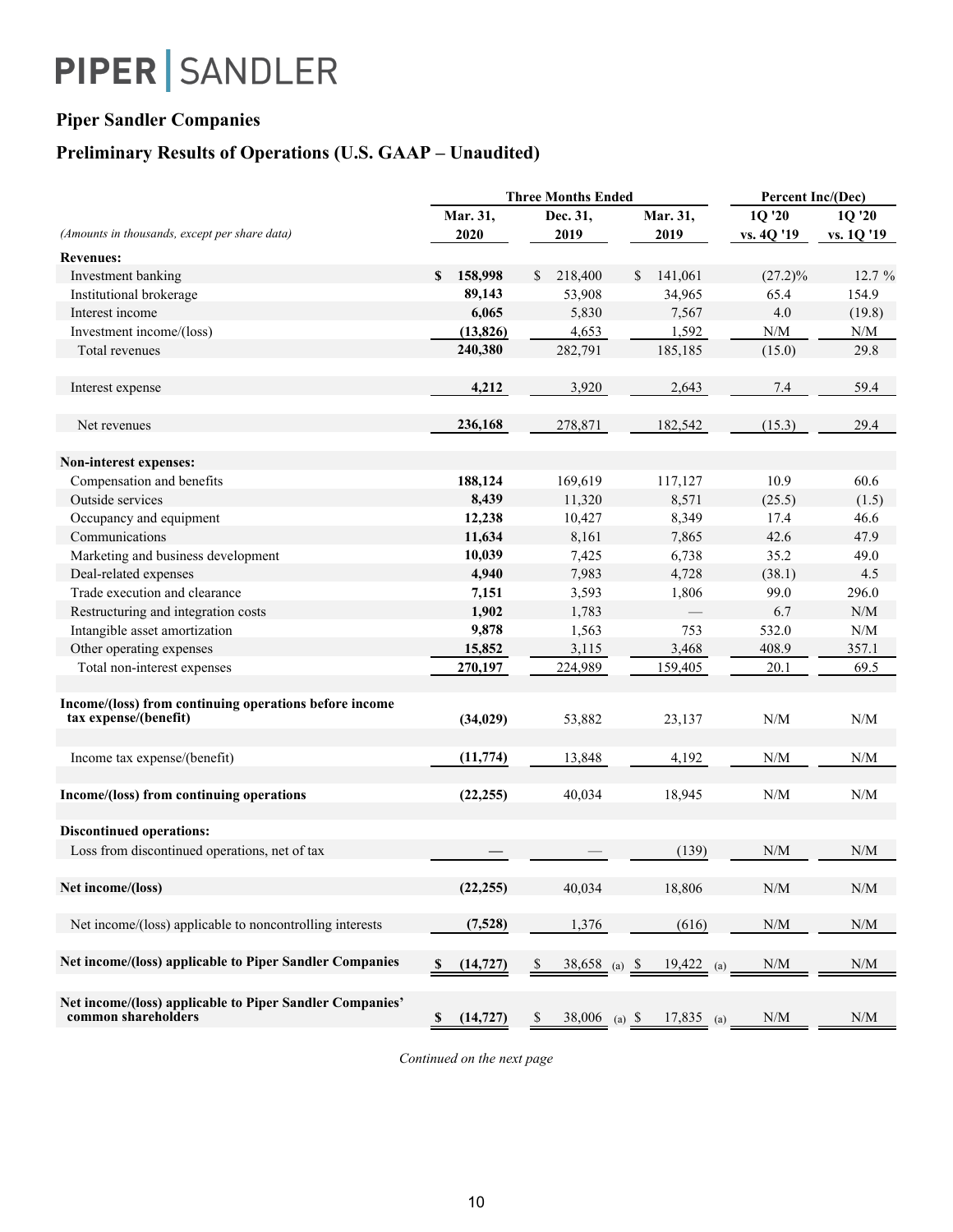### **Piper Sandler Companies**

### **Preliminary Results of Operations (U.S. GAAP – Unaudited) – continued**

|                                                         |    |                        | <b>Three Months Ended</b> |          | Percent Inc/(Dec) |             |            |            |  |
|---------------------------------------------------------|----|------------------------|---------------------------|----------|-------------------|-------------|------------|------------|--|
|                                                         |    | Mar. 31,               |                           | Dec. 31, |                   | Mar. 31,    | 1Q'20      | 1Q'20      |  |
| (Amounts in thousands, except per share data)           |    | 2020                   |                           | 2019     |                   | 2019        | vs. 40 '19 | vs. 1Q '19 |  |
| <b>Amounts applicable to Piper Sandler Companies</b>    |    |                        |                           |          |                   |             |            |            |  |
| Net income/(loss) from continuing operations            | S  | (14, 727)              | \$                        | 38,658   | \$                | 19,561      | N/M        | N/M        |  |
| Net loss from discontinued operations                   |    |                        |                           |          |                   | (139)       | N/M        | N/M        |  |
| Net income/(loss) applicable to Piper Sandler Companies | \$ | (14, 727)              | \$                        | 38,658   | \$                | 19,422      | N/M        | N/M        |  |
| Earnings/(loss) per basic common share                  |    |                        |                           |          |                   |             |            |            |  |
| Income/(loss) from continuing operations                | \$ | (1.07)                 | \$                        | 2.77     | \$                | 1.36        | N/M        | N/M        |  |
| Loss from discontinued operations                       |    |                        |                           |          |                   | (0.01)      | N/M        | N/M        |  |
| Earnings/(loss) per basic common share                  | \$ | (1.07)                 | \$                        | 2.77     | \$                | 1.35        | N/M        | N/M        |  |
| Earnings/(loss) per diluted common share (b)            |    |                        |                           |          |                   |             |            |            |  |
| Income/(loss) from continuing operations                | \$ | (1.07)                 | \$                        | 2.70     | \$                | 1.33        | N/M        | N/M        |  |
| Loss from discontinued operations                       |    |                        |                           |          |                   | (0.01)      | N/M        | N/M        |  |
| Earnings/(loss) per diluted common share                | \$ | (1.07)                 | $\mathbf S$               | 2.70     | \$                | 1.32        | N/M        | N/M        |  |
| Dividends declared per common share                     | S. | 1.13 (c) $\frac{1}{3}$ |                           | 0.38     | \$                | 1.39<br>(d) | 197.4 %    | $(18.7)\%$ |  |
| Weighted average common shares outstanding              |    |                        |                           |          |                   |             |            |            |  |
| <b>Basic</b>                                            |    | 13,796                 |                           | 13,714   |                   | 13,204      | $0.6\%$    | 4.5 $%$    |  |
| Diluted                                                 |    | 14,411                 |                           | 14,100   |                   | 13,530      | $2.2 \%$   | $6.5\%$    |  |

*N/M — Not meaningful*

(a) Piper Sandler Companies calculated earnings per common share using the two-class method, which requires the allocation of distributed and undistributed earnings to participating securities. No allocation of undistributed earnings is made for periods in which a loss is incurred, or for periods in which cash dividends exceed net income resulting in an undistributed loss. Distributed earnings (e.g., dividends) are allocated to participating securities. Participating securities *include the Company's unvested restricted shares for restricted stock awards granted prior to 2019.*

(b) Earnings per diluted common share is calculated using the basic weighted average number of common shares outstanding for periods in which a loss is incurred, *or for periods in which cash dividends exceed net income resulting in an undistributed loss.*

(c) Includes the declaration of a special cash dividend of \$0.75 per share and a quarterly cash dividend of \$0.375 per share on the Company's common stock.

(d) Includes the declaration of a special cash dividend of \$1.01 per share and a quarterly cash dividend of \$0.375 per share on the Company's common stock.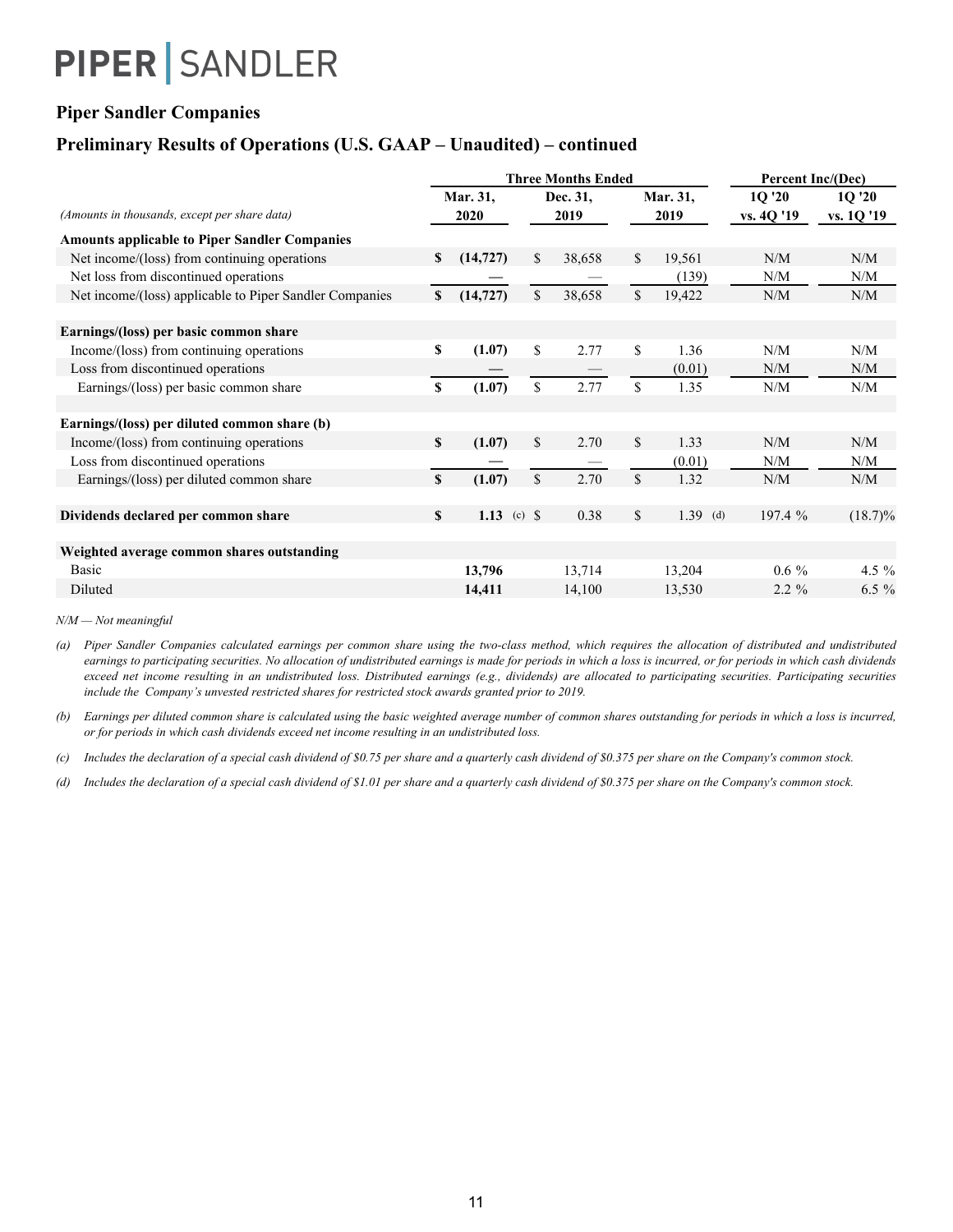### **Piper Sandler Companies**

### **Preliminary Selected Summary Financial Information (Non-GAAP – Unaudited) (1)**

|                                                                                               |               | <b>Three Months Ended</b> |              |            | Percent Inc/(Dec) |  |  |  |
|-----------------------------------------------------------------------------------------------|---------------|---------------------------|--------------|------------|-------------------|--|--|--|
|                                                                                               | Mar. 31,      | Dec. 31.                  | Mar. 31,     | 1Q '20     | 1Q '20            |  |  |  |
| (Amounts in thousands, except per share data)                                                 | 2020          | 2019                      | 2019         | vs. 4Q '19 | vs. 10 '19        |  |  |  |
| <b>Revenues:</b>                                                                              |               |                           |              |            |                   |  |  |  |
| Investment banking                                                                            | \$158,998     | \$218,400                 | \$141,061    | $(27.2)\%$ | 12.7%             |  |  |  |
| Institutional brokerage                                                                       | 89,143        | 53,908                    | 34,965       | 65.4       | 154.9             |  |  |  |
| Interest income                                                                               | 6,065         | 5,830                     | 7,567        | 4.0        | (19.8)            |  |  |  |
| Investment income/(loss)                                                                      | (7,290)       | 2,158                     | 1.179        | N/M        | N/M               |  |  |  |
| Total revenues                                                                                | 246,916       | 280,296                   | 184,772      | (11.9)     | 33.6              |  |  |  |
| Interest expense                                                                              | 1,994         | 2,072                     | 2,643        | (3.8)      | (24.6)            |  |  |  |
| Adjusted net revenues (2)                                                                     | \$244,922     | \$278,224                 | \$182,129    | $(12.0)\%$ | 34.5 %            |  |  |  |
| <b>Non-interest expenses:</b>                                                                 |               |                           |              |            |                   |  |  |  |
| Adjusted compensation and benefits (3)                                                        | \$158,693     | \$169,187                 | \$114,820    | $(6.2)\%$  | 38.2 %            |  |  |  |
| Ratio of adjusted compensation and benefits to adjusted net                                   |               |                           |              |            |                   |  |  |  |
| revenues                                                                                      | 64.8%         | 60.8%                     | 63.0%        |            |                   |  |  |  |
| Adjusted non-compensation expenses (4)                                                        | \$57,216      | 50,905<br>\$              | 40,382<br>\$ | $12.4\%$   | 41.7 %            |  |  |  |
| Ratio of adjusted non-compensation expenses to adjusted net<br>revenues                       | 23.4 %        | 18.3%                     | 22.2 %       |            |                   |  |  |  |
| Adjusted operating income (5)                                                                 | \$29,013      | 58,132                    | 26,927       | $(50.1)\%$ | $7.7\%$           |  |  |  |
| Adjusted operating margin (6)                                                                 | 11.8%         | 20.9%                     | 14.8%        |            |                   |  |  |  |
| Interest expense on senior notes                                                              | 2,218         | 1,848                     |              | 20.0       | N/M               |  |  |  |
| Adjusted income before adjusted income tax expense (7)                                        | 26,795        | 56,284                    | 26,927       | $(52.4)\%$ | $(0.5)\%$         |  |  |  |
| Adjusted income tax expense (8)                                                               | 1,371         | 14,780                    | 4,740        | (90.7)     | (71.1)            |  |  |  |
| Adjusted net income (9)                                                                       | 25,424<br>-SS | 41,504                    | 22,187       | $(38.7)\%$ | 14.6 %            |  |  |  |
| <i>Effective tax rate (10)</i>                                                                | 5.1 $%$       | 26.3%                     | 17.6 %       |            |                   |  |  |  |
| <b>Adjusted net income applicable to Piper Sandler Companies'</b><br>common shareholders (11) | 25,424<br>S   | 40,801<br>S.              | 20,465<br>S. | $(37.7)\%$ | $24.2\%$          |  |  |  |
| Adjusted earnings per diluted common share                                                    | 1.48          | 2.89                      | 1.51<br>S    | $(48.8)\%$ | $(2.0)\%$         |  |  |  |
| Adjusted weighted average diluted common shares outstanding<br>(12)                           | 17,159        | 14,100                    | 13,530       | 21.7 %     | 26.8%             |  |  |  |

*N/M — Not meaningful*

*This presentation includes non-GAAP measures. The non-GAAP measures are not meant to be considered in isolation or as a substitute for the corresponding U.S. GAAP measures, and should be read only in conjunction with our consolidated financial statements prepared in accordance with U.S. GAAP. For a detailed explanation of the adjustments made to the corresponding U.S. GAAP measures, see "Reconciliation of U.S. GAAP to Selected Summary Financial Information."*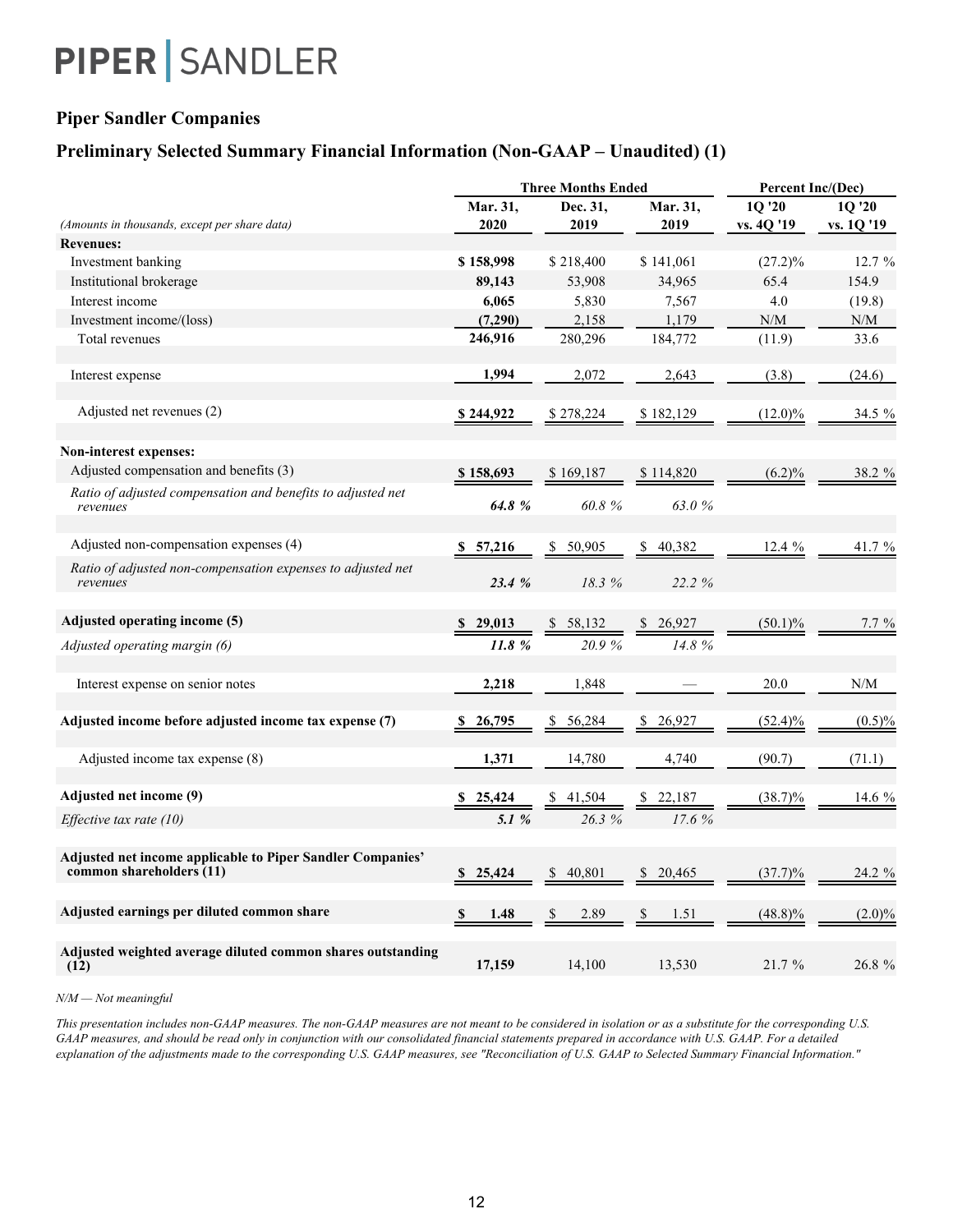## **Piper Sandler Companies**

## **Reconciliation of U.S. GAAP to Selected Summary Financial Information (1) (Unaudited)**

| <b>Three Months Ended</b>                                                                                                           |                          |  |  |
|-------------------------------------------------------------------------------------------------------------------------------------|--------------------------|--|--|
| Mar. 31,<br>Dec. 31,                                                                                                                | Mar. 31,                 |  |  |
| 2020<br>(Amounts in thousands, except per share data)<br>2019                                                                       | 2019                     |  |  |
| Net revenues:                                                                                                                       |                          |  |  |
| 236,168<br>\$<br>278,871<br>Net revenues – U.S. GAAP basis<br>S.                                                                    | 182,542<br>\$            |  |  |
| Adjustments:                                                                                                                        |                          |  |  |
| 6,536<br>Revenue related to noncontrolling interests (13)<br>(2, 495)                                                               | (413)                    |  |  |
| 2,218<br>1,848<br>Interest expense on senior notes                                                                                  |                          |  |  |
| Adjusted net revenues<br>244,922<br>278,224                                                                                         | 182,129                  |  |  |
| <b>Compensation and benefits:</b>                                                                                                   |                          |  |  |
| 188,124<br>169,619<br>Compensation and benefits - U.S. GAAP basis<br>\$<br>\$                                                       | \$<br>117,127            |  |  |
| Adjustments:                                                                                                                        |                          |  |  |
| Compensation from acquisition-related agreements<br>(29, 431)<br>(432)                                                              | (2,307)                  |  |  |
| Adjusted compensation and benefits<br>$\mathbf{s}$<br>158,693<br>\$<br>169,187                                                      | \$<br>114,820            |  |  |
|                                                                                                                                     |                          |  |  |
| Non-compensation expenses:                                                                                                          |                          |  |  |
| \$<br>Non-compensation expenses - U.S. GAAP basis<br>82,073<br>\$<br>55,370                                                         | \$<br>42,278             |  |  |
| Adjustments:                                                                                                                        |                          |  |  |
| Non-compensation expenses related to noncontrolling interests (13)<br>(992)<br>(1, 119)                                             | (1,029)                  |  |  |
| Acquisition-related restructuring and integration costs<br>(1,902)<br>(1,783)                                                       |                          |  |  |
| Amortization of intangible assets related to acquisitions<br>(9,878)<br>(1, 563)                                                    | (753)                    |  |  |
| Non-compensation expenses from acquisition-related agreements<br>(12,085)                                                           | (114)                    |  |  |
| Adjusted non-compensation expenses<br>S<br>57,216<br>\$<br>50,905                                                                   | $\mathbf{\$\}$<br>40,382 |  |  |
| Income/(loss) from continuing operations before income tax expense/(benefit):                                                       |                          |  |  |
|                                                                                                                                     |                          |  |  |
| (34, 029)<br>53,882<br>Income/(loss) from continuing operations before income tax expense/(benefit) $-$ U.S. GAAP basis<br>\$<br>\$ | \$<br>23,137             |  |  |
| Adjustments:                                                                                                                        |                          |  |  |
| 6,536<br>Revenue related to noncontrolling interests (13)<br>(2, 495)                                                               | (413)                    |  |  |
| 2,218<br>1,848<br>Interest expense on senior notes                                                                                  |                          |  |  |
| 992<br>1,119<br>Non-compensation expenses related to noncontrolling interests (13)                                                  | 1,029                    |  |  |
| 29,431<br>Compensation from acquisition-related agreements<br>432                                                                   | 2,307                    |  |  |
| Acquisition-related restructuring and integration costs<br>1,902<br>1,783                                                           |                          |  |  |
| Amortization of intangible assets related to acquisitions<br>9,878<br>1,563                                                         | 753                      |  |  |
| Non-compensation expenses from acquisition-related agreements<br>12,085                                                             | 114                      |  |  |
| \$<br>29,013<br>58,132<br>\$<br>Adjusted operating income                                                                           | \$<br>26,927             |  |  |
| (2, 218)<br>(1, 848)<br>Interest expense on senior notes                                                                            |                          |  |  |
| Adjusted income before adjusted income tax expense<br>26,795<br>56,284<br>\$                                                        | 26,927<br>$\frac{1}{2}$  |  |  |
| Income tax expense/(benefit):                                                                                                       |                          |  |  |
| Income tax expense/(benefit) - U.S. GAAP basis<br>(11, 774)<br>\$<br>13,848<br>\$                                                   | $\mathbb{S}$<br>4,192    |  |  |
| Tax effect of adjustments:                                                                                                          |                          |  |  |
| Compensation from acquisition-related agreements<br>7,088<br>107                                                                    | 366                      |  |  |
| Acquisition-related restructuring and integration costs<br>483<br>442                                                               |                          |  |  |
| Amortization of intangible assets related to acquisitions<br>2,505<br>383                                                           | 182                      |  |  |
| Non-compensation expenses from acquisition-related agreements<br>3,069                                                              | $\overline{\phantom{0}}$ |  |  |
| Adjusted income tax expense<br>1,371<br>14,780<br>$\mathbf{S}$<br><sup>\$</sup>                                                     |                          |  |  |

*Continued on next page*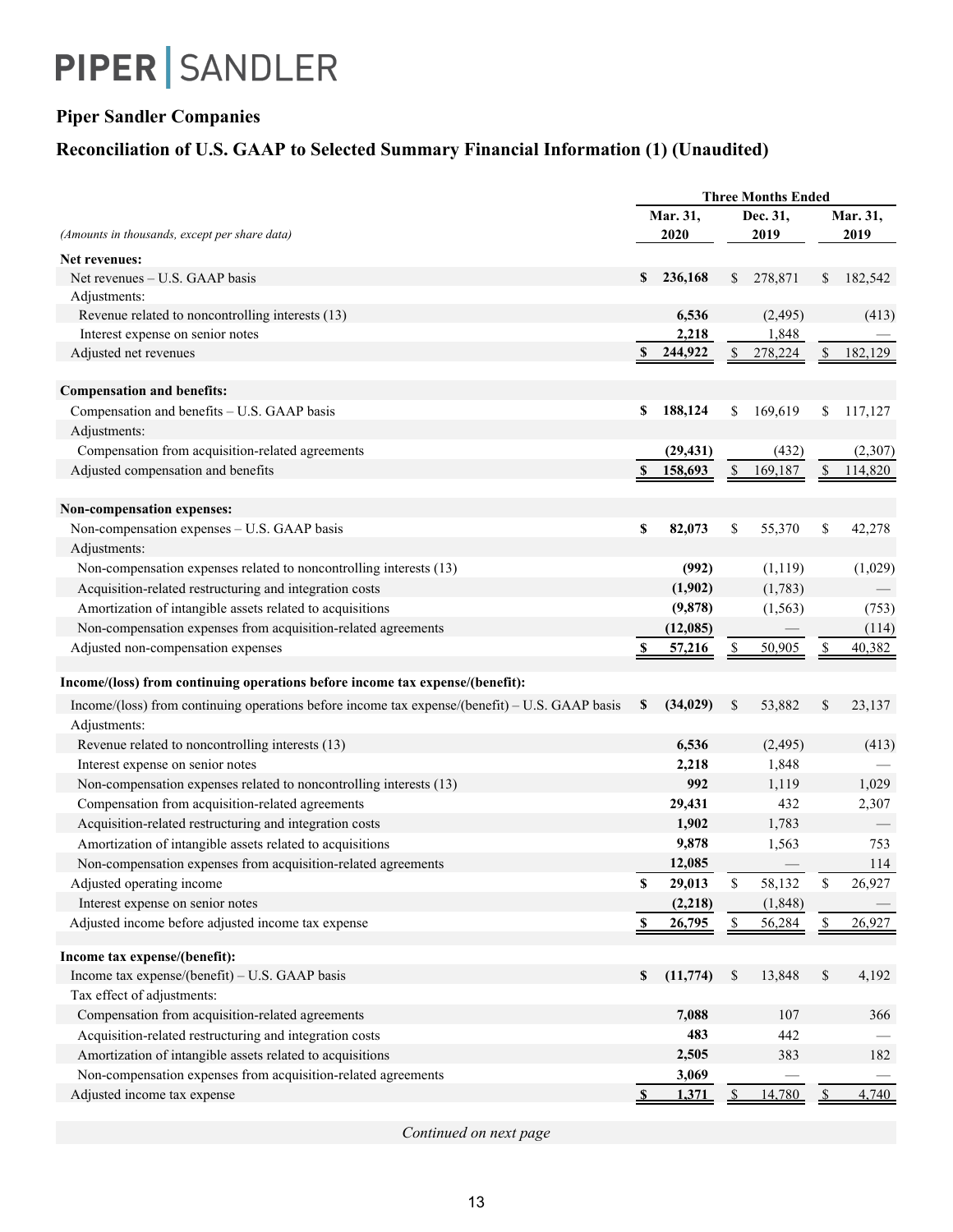## **Piper Sandler Companies**

## **Reconciliation of U.S. GAAP to Selected Summary Financial Information (1) (Unaudited)**

|                                                                                                   | <b>Three Months Ended</b> |                  |                    |                  |                  |        |  |
|---------------------------------------------------------------------------------------------------|---------------------------|------------------|--------------------|------------------|------------------|--------|--|
| (Amounts in thousands, except per share data)                                                     |                           | Mar. 31,<br>2020 |                    | Dec. 31,<br>2019 | Mar. 31,<br>2019 |        |  |
| Net income/(loss) applicable to Piper Sandler Companies:                                          |                           |                  |                    |                  |                  |        |  |
| Net income/(loss) applicable to Piper Sandler Companies - U.S. GAAP basis                         | \$                        | (14, 727)        | \$                 | 38,658           | \$               | 19,422 |  |
| Adjustment to exclude net loss from discontinued operations                                       |                           |                  |                    |                  |                  | (139)  |  |
| Net income/(loss) from continuing operations                                                      | \$                        | (14, 727)        | $\mathbb{S}$       | 38,658           | \$               | 19,561 |  |
| Adjustments:                                                                                      |                           |                  |                    |                  |                  |        |  |
| Compensation from acquisition-related agreements                                                  |                           | 22,343           |                    | 325              |                  | 1,941  |  |
| Acquisition-related restructuring and integration costs                                           |                           | 1,419            |                    | 1,341            |                  |        |  |
| Amortization of intangible assets related to acquisitions                                         |                           | 7,373            |                    | 1,180            |                  | 571    |  |
| Non-compensation expenses from acquisition-related agreements                                     |                           | 9,016            |                    |                  |                  | 114    |  |
| Adjusted net income                                                                               | \$                        | 25,424           | \$                 | 41,504           | \$               | 22,187 |  |
| Net income/(loss) applicable to Piper Sandler Companies' common shareholders:                     |                           |                  |                    |                  |                  |        |  |
| Net income/(loss) applicable to Piper Sandler Companies' common shareholders - U.S. GAAP<br>basis | \$                        | (14, 727)        | $\mathbb{S}$       | 38,006           | $\mathbb{S}$     | 17,835 |  |
| Adjustment to exclude net loss from discontinued operations                                       |                           |                  |                    |                  |                  | (139)  |  |
| Net income/(loss) from continuing operations                                                      | $\mathbf S$               | (14, 727)        | \$                 | 38,006           | \$               | 17,974 |  |
| Adjustment related to participating shares (14)                                                   |                           |                  |                    |                  |                  | 69     |  |
|                                                                                                   | \$                        | (14, 727)        | $\$$               | 38,006           | \$               | 18,043 |  |
| Adjustments:                                                                                      |                           |                  |                    |                  |                  |        |  |
| Compensation from acquisition-related agreements                                                  |                           | 22,343           |                    | 319              |                  | 1,790  |  |
| Acquisition-related restructuring and integration costs                                           |                           | 1,419            |                    | 1,316            |                  |        |  |
| Amortization of intangible assets related to acquisitions                                         |                           | 7,373            |                    | 1,160            |                  | 527    |  |
| Non-compensation expenses from acquisition-related agreements                                     |                           | 9,016            |                    |                  |                  | 105    |  |
| Adjusted net income applicable to Piper Sandler Companies' common shareholders                    | $\mathbf s$               | 25,424           | $\mathbb{S}$       | 40,801           | \$               | 20,465 |  |
| Earnings/(loss) per diluted common share:                                                         |                           |                  |                    |                  |                  |        |  |
| Earnings/(loss) per diluted common share - U.S. GAAP basis                                        | \$                        | (1.07)           | \$                 | 2.70             | \$               | 1.32   |  |
| Adjustment to exclude net loss from discontinued operations                                       |                           |                  |                    |                  |                  | (0.01) |  |
| Income/(loss) from continuing operations                                                          | \$                        | (1.07)           | $\mathbf{\hat{S}}$ | 2.70             | $\mathbb S$      | 1.33   |  |
| Impact of antidilutive shares in a period of a loss                                               |                           | 0.05             |                    |                  |                  |        |  |
| Adjustment for inclusion of unvested acquisition-related stock                                    |                           | (0.28)           |                    |                  |                  |        |  |
|                                                                                                   | $\mathbf S$               | (1.30)           | $\mathsf{\$}$      | 2.70             | $\mathcal{S}$    | 1.33   |  |
| Adjustments:                                                                                      |                           |                  |                    |                  |                  |        |  |
| Compensation from acquisition-related agreements                                                  |                           | 1.55             |                    | 0.02             |                  | 0.13   |  |
| Acquisition-related restructuring and integration costs                                           |                           | 0.10             |                    | 0.08             |                  |        |  |
| Amortization of intangible assets related to acquisitions                                         |                           | 0.51             |                    | 0.08             |                  | 0.04   |  |
| Non-compensation expenses from acquisition-related agreements                                     |                           | 0.62             |                    |                  |                  | 0.01   |  |
| Adjusted earnings per diluted common share                                                        | $\mathbf{s}$              | 1.48             | \$                 | 2.89             | $\frac{1}{2}$    | 1.51   |  |
| Weighted average diluted common shares outstanding:                                               |                           |                  |                    |                  |                  |        |  |
| Weighted average diluted common shares outstanding - U.S. GAAP basis                              |                           | 14,411           |                    | 14,100           |                  | 13,530 |  |
|                                                                                                   |                           |                  |                    |                  |                  |        |  |
| Adjustment:<br>Unvested acquisition-related restricted stock with service conditions              |                           | 2,748            |                    |                  |                  |        |  |
|                                                                                                   |                           |                  |                    |                  |                  |        |  |
| Adjusted weighted average diluted common shares outstanding                                       |                           | 17,159           |                    | 14,100           |                  | 13,530 |  |

*This presentation includes non-GAAP measures. The non-GAAP measures are not meant to be considered in isolation or as a substitute for the corresponding U.S. GAAP measures, and should be read only in conjunction with our consolidated financial statements prepared in accordance with U.S. GAAP.*